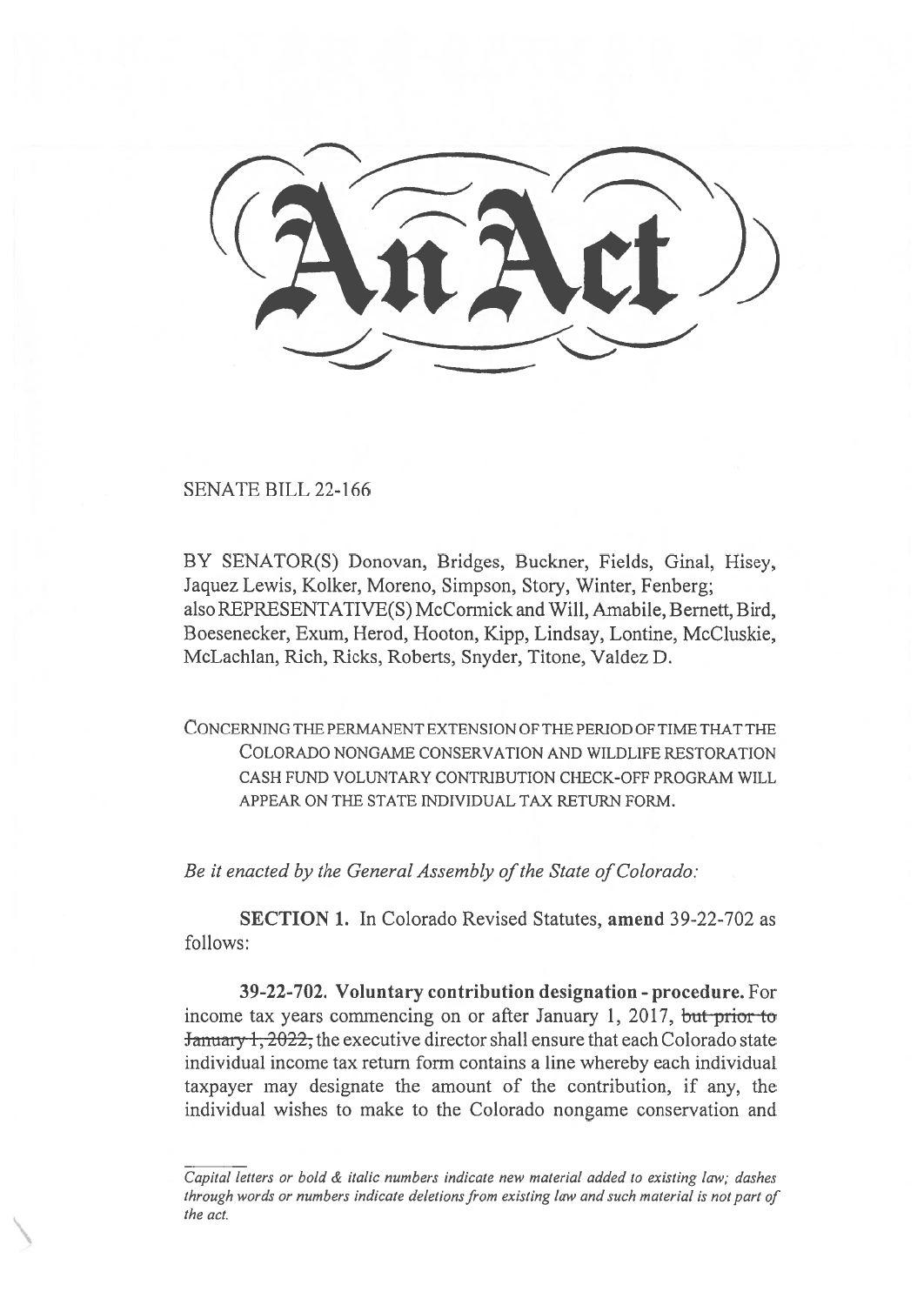wildlife restoration cash fund created in section 33-1-125.

**SECTION 2.** In Colorado Revised Statutes, amend 39-22-704 as follows:

39-22-704. Repeal of part, This part 7 is repealed, effective January 1 2023; unless the voluntary contribution to the Colorado nongame conservation and wildlife restoration cash fund created in section 33-1-125 is continued or reestablished by the general assembly acting by bill prior to said date OF THE INCOME TAX YEAR FOLLOWING THE YEAR IN WHICH THE EXECUTIVE DIRECTOR FILES WRITTEN CERTIFICATION WITH THE REVISOR OF STATUES THAT THE COLORADO NONGAME CONSERVATION AND WILDLIFE RESTORATION VOLUNTARY CONTRIBUTION WILL NO LONGER APPEAR ON THE INDIVIDUAL INCOME TAX RETURN FORM DUE TO A FAILURE TO MEET THE REQUIREMENTS OF SECTION 39-22-1001 (5)(a).

**SECTION 3.** In Colorado Revised Statutes, 39-22-1001, amend  $(1)(a)$ ,  $(1)(b)(XIII)$ , and  $(1)(b)(XIV)$ ; and add  $(1)(b)(XV)$  as follows:

39-22-1001. Limitations on voluntary contribution programs queue - notice - reestablishment of certain programs.  $(1)(a)$  Except as otherwise provided in paragraph (b) of this subsection (1) SUBSECTION (1)(b) OF THIS SECTION, it is the intent of the general assembly that any program funded by voluntary contributions of income tax refunds that is created on or after June 2, 1985, shall have a sunset clause providing that the program shall apply to no more than three income tax years, unless the program is continued or reestablished by the general assembly acting by bill prior to the date that the program is scheduled to sunset.

(b) All voluntary contribution programs shall remain on Colorado income tax returns for the income tax years specified in the part in which the voluntary contribution is established and shall be repealed or reestablished as directed in such part; except that there shall be no requirement for a sunset clause for:

The Make-A-Wish Foundation of Colorado voluntary  $(XIII)$ contribution established in part 36 of this article 22; and

(XIV) The unwanted horse fund voluntary contribution established in part 38 of this article 22; AND

PAGE 2-SENATE BILL 22-166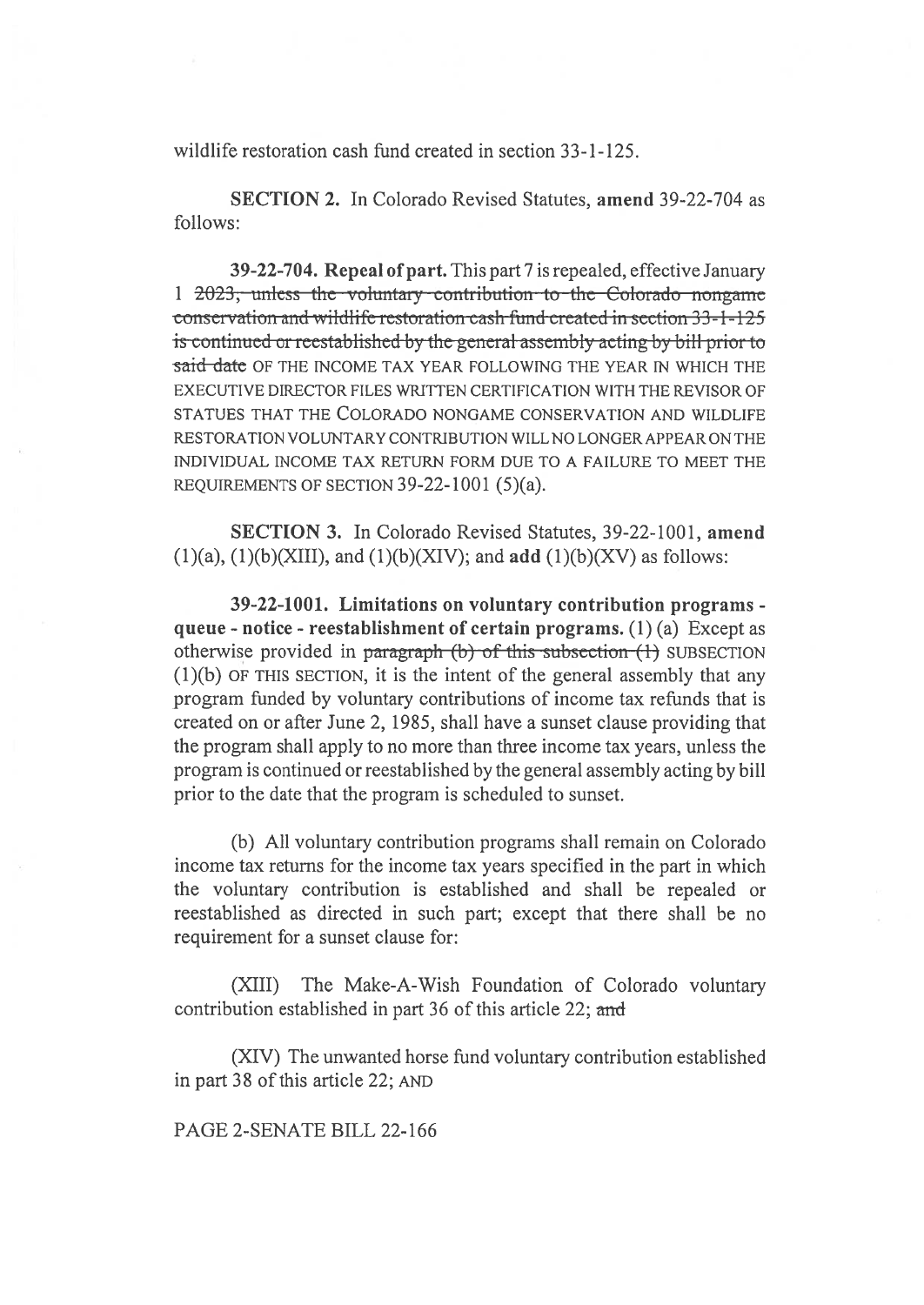(XV) THE COLORADO NONGAME CONSERVATION AND WILDLIFE RESTORATION VOLUNTARY CONTRIBUTION ESTABLISHED IN PART 7 OF THIS ARTICLE 22.

SECTION 4. Act subject to petition - effective date. This act takes effect at 12:01 a.m. on the day following the expiration of the ninety-day period after final adjournment of the general assembly; except that, if a referendum petition is filed pursuant to section 1 (3) of article V of the state constitution against this act or an item, section, or part of this act within such period, then the act, item, section, or part will not take effect unless approved by the people at the general election to be held in

PAGE 3-SENATE BILL 22-166